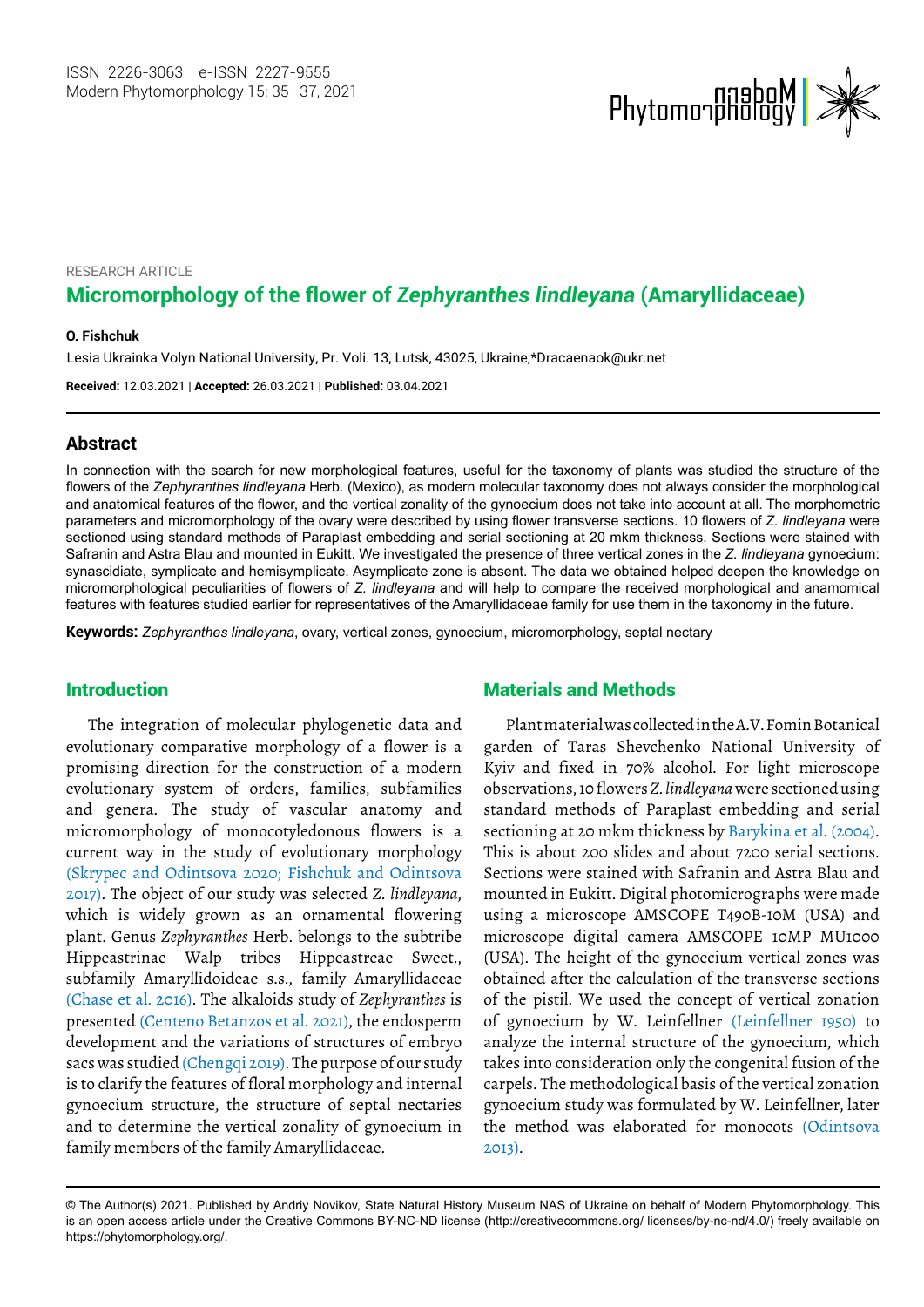## **Results**

*Z. lindleyana* flowers are up to 6.6 cm-7 cm long, slightly zygomorphic, pink. The scape is 12.5 cm-13 cm long and 0.4 cm-0.5 cm in diameter, flowers are solitary. Two bracts are conical, fused into one, forming a twokeel structure about 4 cm long, 1.3 cm wide and 0.9 cm at the base, leathery, brown. The pedicel is up to 1.8 cm long, about 0.3 cm in diameter (Fig. 1A-B). Perigonium is simple with linear members. The flower is tube funnelshaped, the flower tube is about 2.4 cm long, 0.4 cm in diameter at the base and 0.8 cm above the base (Fig. 1G). The outer tepals are wider than the inner tepals. The outer tepals are 5.2 cm, 5 cm, 5.2 cm long and 1.9 cm, 1.8 cm, 1.9 cm wide, and the inner tepals are 4.9 cm, 4.9 cm, 5 cm in length and 1.4 cm, 1.5 cm, 1.4 cm wide, respectively. The androecium is characterized by the presence of 6 stamens, which are attached to the base of the flower tube. The length of the inner stamens is 3.3 cm, and the length of the outer stamens is 3 cm. The stamens are straight, tapering to the top, the stamens of the outer circle are 2.3 cm, and the length of the stamens of the inner circle is 2.6 cm, 0.1 cm are the stamens in diameter. Anthers bent at the apex, introse, dorsifixed (Fig. 1H). Anthers of external and internal stamens are 1.3 cm long. But the filaments are attached at different heights to the anther in the external and internal stamens (Fig. 1H). Anthers, 0.1 cm in diameter, are attached just below the middle of the anther height.



**Figure 1.** Ascending series of transversal sections of the flower *Zephyranthes lindleyana*. Scale bar 500 μm; A, B: Pedicel; C, E: Inferior ovary; C, D: Symplicate zone; E,F: Hemysymplicate zone; G: Flower tube and style; H: Free tepals, filaments and style; dv: dorsal vein; fi: filament; lo: ovary locule; ft: flower tube; ov: ovule; sc: style channel; sv: septal vein; st: style; te: tepal; vb: vascular bundle; vv: ventral vein.

The gynoecium is represented by three growing carpels. The length of the gynoecium is 6 cm, the ovary is ovoid, bright green 0.8 cm high and 0.4 cm in diameter (Fig. 1D), which turns into a slightly zygomorphic, green at the base, and above the white, s-shaped style 5 cm long and 0.1 cm in diameter (Fig. 1H). Stigma is three-lobeles, with widely curved lobeles 0.2 cm long and 0.1 cm in diameter. The fruit is a capsule with flattened black seeds.

In *Z. lindleyana* gynoecium we distinguish the following structural zones: synascidiate structural zone, height about 360 μm and fertile symplicate structural zone, the height of which is about 2080 μm (Fig. 1C-1D) and hemisymplicate zone is about 2500 μm (Fig. 1E-1F). Septal nectaries appear in the hemisymplicate zone and open with nectary slits at the base of the style, the total height of the septal nectary is 2900  $\mu$ m (Fig. 1F). The roof of the ovary is 400 microns.

### **Discussion**

Characteristic features of the genus *Zephyranthes* is a hollow scape, terete, rarely retained entirely inside the bulb, single-flowered, spathe bracts fused and tubular below the middle (Meerow and Snijman 1998). According to E. Daumann (Daumann 1970), the genus Zephyranthes has an internal septal nectary. He established the presence of epidermal septal nectaries in *Z. lindleyana*. We found three vertical zones in the ovary of the studied species: synascidiate, symplicate and hemisymplicate. Septal nectaries appear in the hemisymplicate zone. In Hippeastrum striatum gynoecium were found synascidiate, symplicate and hemisymplicate vertical zones (Fishchuk 2021).

#### **Conclusion**

The study of the micromorphology of *Z. lindleyana*, showed the presence of three vertical zones in the ovary synascidiate, symplicate and hemisymplicate, lengthy septal nectary that appear at the hemisymplicate zone and are continued by nectary cavities. Flower morphology and gynoecium structure will help us to differentiate the studied species and their morphological and anatomy features from other members of the Amaryllidaceae family.

#### References

**Barykina R.P., Veselova T.D., Deviatov A.G., Djalilova H.H., Iljina G.M., Chubatova N.V. (2004).** Handbook of the botanical microtechniques. Moscow: Izd-vo MGU.

**Centeno**‐**Betanzos L.Y., Reyes**‐**Chilpa R., Pigni N.B., Jankowski C.K., Torras**‐**Claveria L., Bastida J. (2021).** Plants of the 'Libellus de Medicinalibus Indorum Herbis' from Mexico, 1552. Zephyranthes fosteri (Amaryllidaceae) Alkaloids. *Chem Biodiversity* **18:** e2000834. [https://](https://doi.org/10.1002/cbdv.202000834) [doi.org/10.1002/cbdv.202000834](https://doi.org/10.1002/cbdv.202000834)